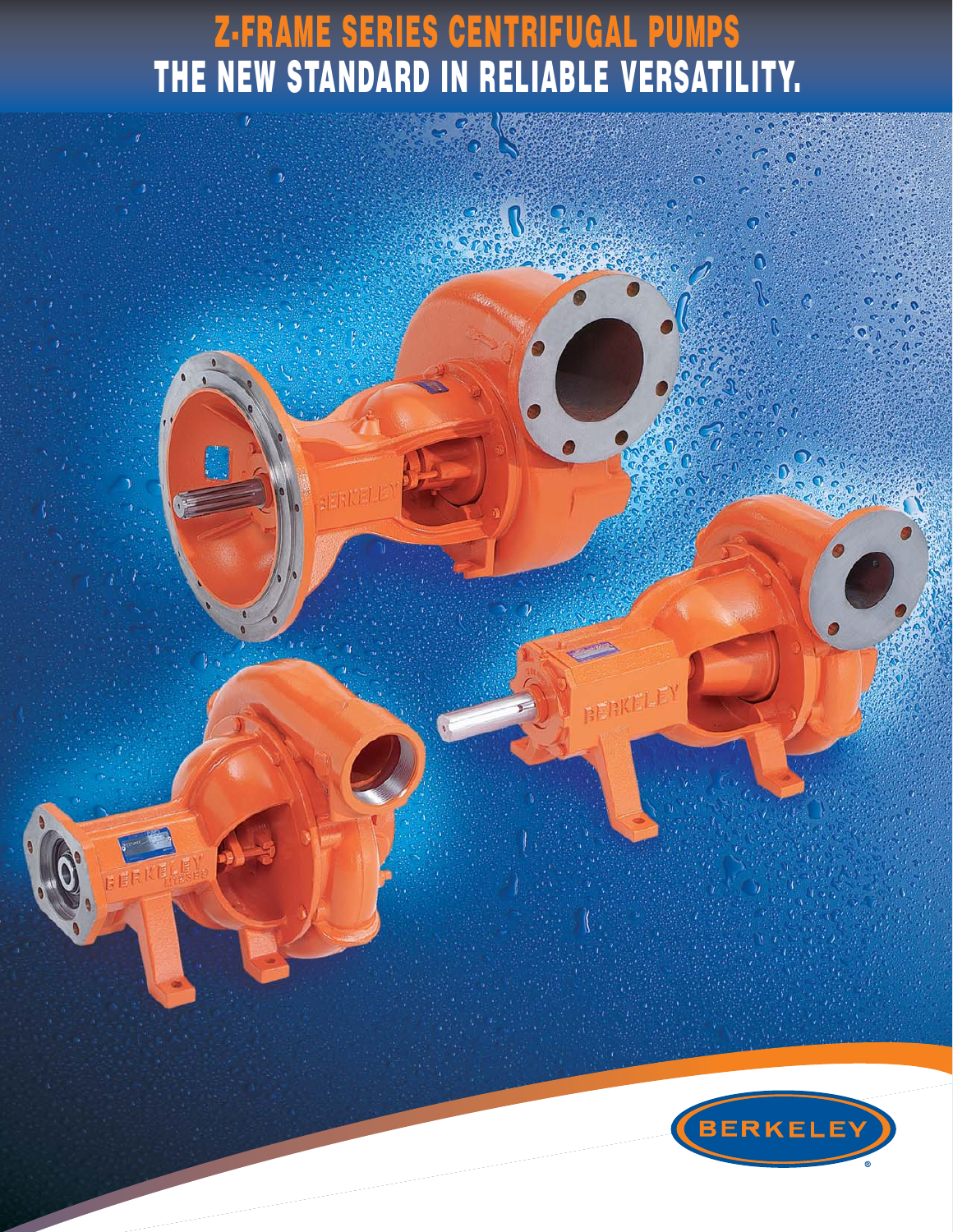

**Designed for durability** – State-of-the-art design delivers in excess of 20,000 hours of bear ing life, one of the industr y's longest life cycles.

**Large cast-in feet** – Provides rugged and stable support for pump end. Will not interfere with volute rotation for increased application flexibility.

**Easy-access packing area** – Large opening is easily accessed on either side f or improved serviceability.

**Rigidly-supported thrust bearing** – Extended dependability with minimal maintenance. Thrust bearing will handle extreme loads even in the most demanding conditions.

**Hefty 1-1/4'' keyed-impeller shaft** – Delivers excellent reliability and durability under all types of operating conditions.

**Interchangeable seal housing** – Can easily change seals in-field from pac king to mechanical or mechanical to packing for increased versatility and ease of maintenance.



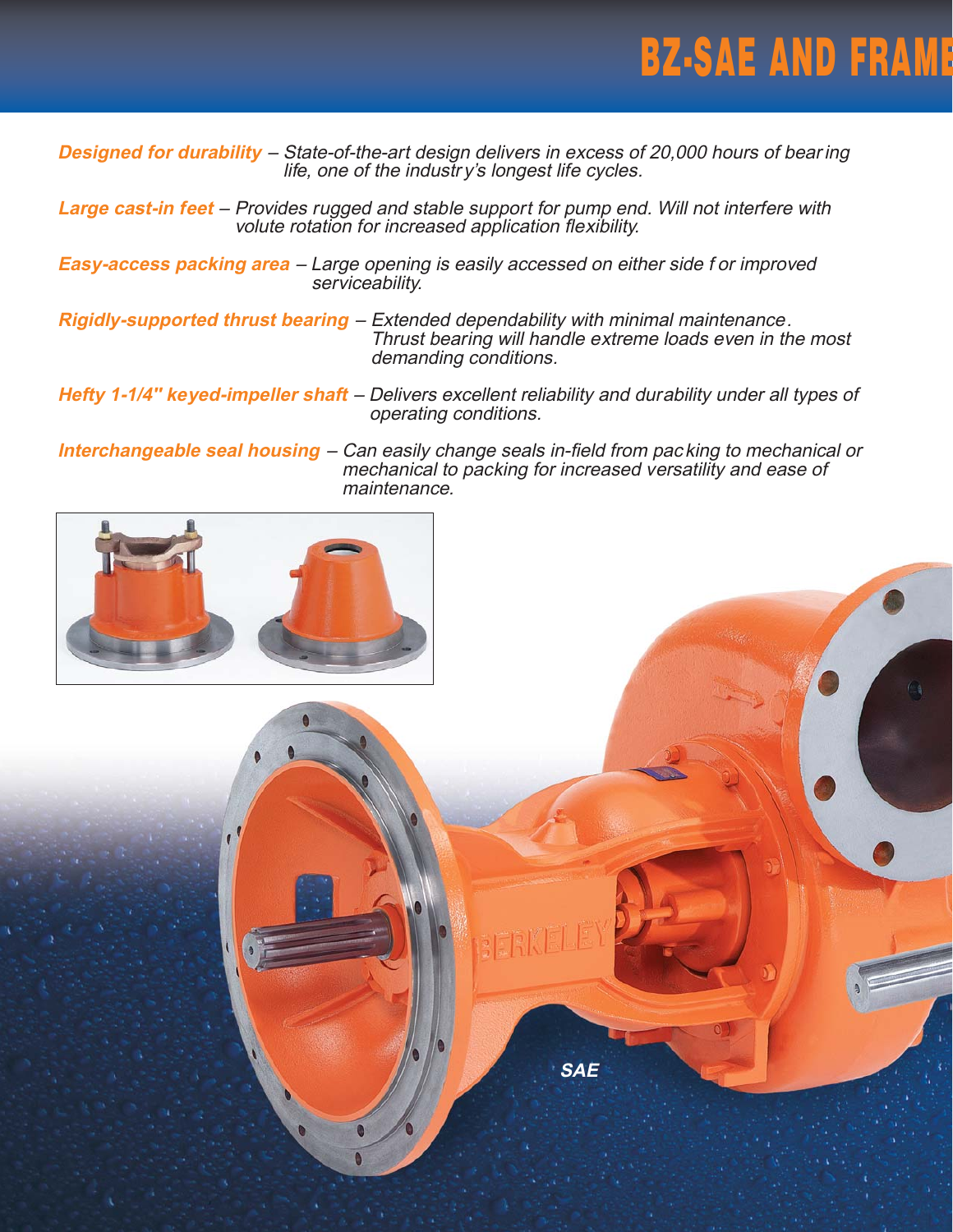## **E-MOUNTED PUMPS.**

**Large grease reservoirs** – Extends bearing life and reduces maintenance.

**Two-piece packing gland** – Comes apart easily for faster maintenance.

**Rotatable seal housings** – Allows more flexibility for flush lines.

**Wide variety of seal options** – Improves application flexibility.

**SAE #4 or #5 engine versatility** – Pre-drilled mounting holes allow for maximum engine-choice flexibility.

**Elastomeric coupling** – Extends the life of the pump and is capab le of handling a wide range of horsepower (standard on all SAE pumps).

**Rugged spline shaft on SAE pumps** – Delivers extended durability and reliability. 1-1/2'' x 10T spline conforms to industry standard.

**Fully-enclosed SAE bell housing** – Improves safety when installing or performing maintenance.

**Frame-mounted pumps available clockwise and counterclockwise** – Provides for increased versatility of application.



RELAX,